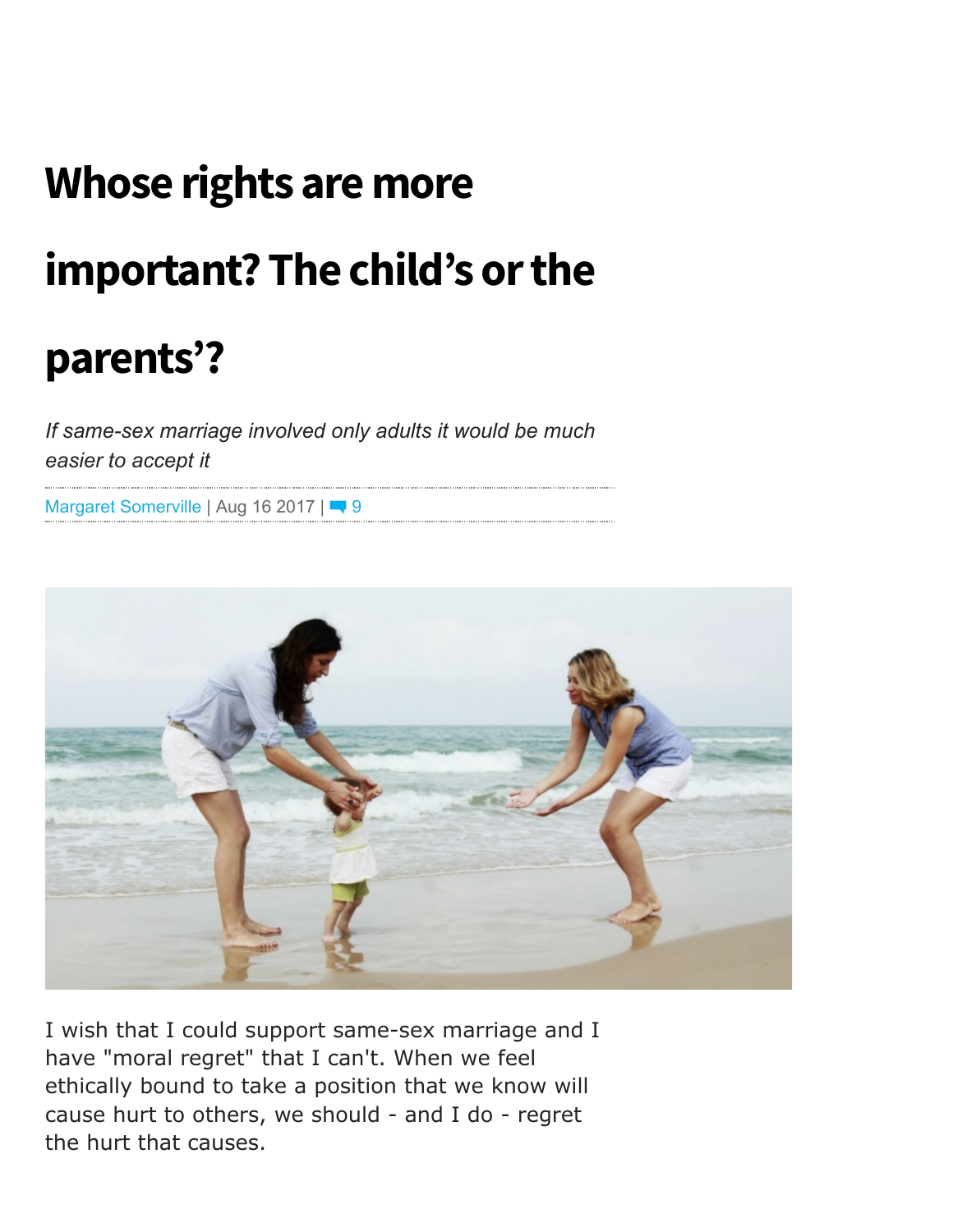If same-sex marriage involved only adults it would be much easier to agree with legalizing it. One hopes its advocates are correct that it would send a powerful message from society as a whole that discrimination against homosexual people and ill-treatment of LGBTIQ persons or a failure to respect them is abhorrent.

But marriage doesn't involve just adults; it also involves - and, arguably, primarily - children.

The Universal [Declaration](http://www.un.org/en/universal-declaration-human-rights/) of Human Rights defines marriage as a compound right: men and women "have the right to marry and to found a family." The "right to found a family" makes marriage the societal institution that recognizes and establishes children's rights with respect to their parents and the family structure in which they are reared.

If we believe that children, including those who will be gay as adults, have a right to a mother and a father, preferably their own biological parents, and, if at all possible, to be reared by them, then we cannot support same-sex marriage because it abolishes this right. It's true this right is not always honoured, but society does not intentionally plan that outcome, which it would do in making same-sex marriage part of the norm.

Same-sex marriage also raises flow-on ethical issues.

Married gay male couples are a substantial proportion of surrogacy users. They object to legal prohibitions on commercial surrogacy, such as those in Canada, as breaching the right given to them by marriage to found a family, as altruistic surrogates are very difficult to find. Whatever our views on the ethics of [surrogacy](http://www.abc.net.au/religion/articles/2015/05/18/4237872.htm) itself, we prohibit payment of surrogates since it borders on selling babies or children, which is prohibited because, like slavery, in making children into a commodity, it disrespects the children involved and children, in general.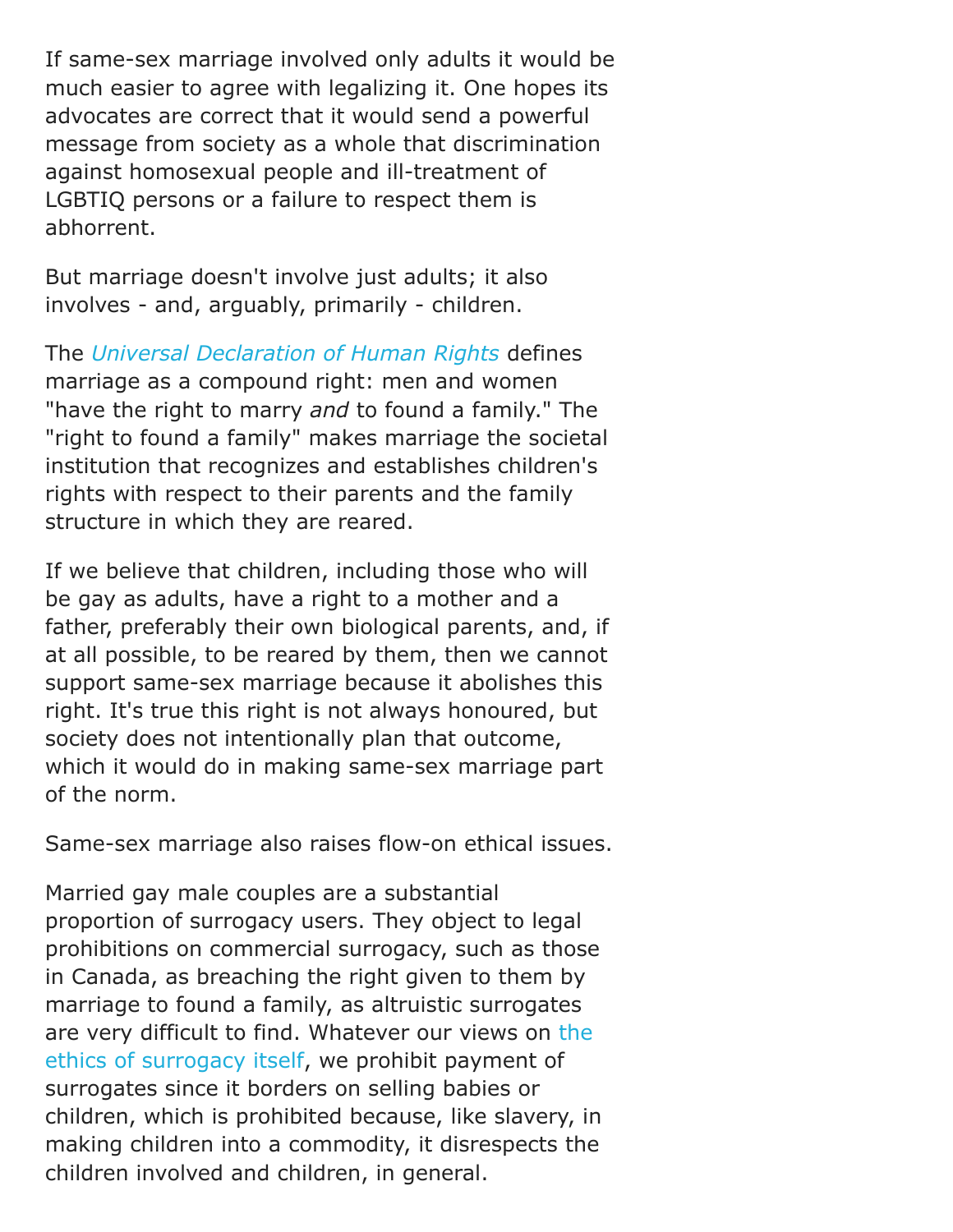## And what might the future hold?

New reproductive science has already created mouse pups with the genetic inheritance of two male mice or two female mice. Renowned Australian embryologist and stem cell scientist Alan [Trounson](http://hudson.org.au/researcher-profile/alan-trounson/) once told me, if we wanted to know what was coming down the track with assisted reproduction technologies for humans, "look at what is happening now in animals and that's what we will be able to do in humans seven years into the future." His prediction has proven largely true.

If this happens, would prohibiting creating babies between two married men or two married women also be a breach of their right to found a family?

In debates about ethical issues such as those raised above, language is very important as it affects our emotions and intuitions, especially moral intuitions, which help to inform our decisions about what is ethical or unethical.

Same-sex marriage advocates have dropped that nomenclature to speak of "marriage equality," which rightly makes us think of fairness and the treasured Aussie value of "a fair go." That is an important and valid consideration. But what about equality and fairness to children in same-sex marriages, as compared with children in opposite-sex ones, with regard to having both a mother and a father, preferably their own biological parents, and access to all their siblings and wider biological family?

People disagree whether genetic relationship between parents and children matters. People, including same-sex couples, sometimes use reproductive technologies, rather than adopting, because it matters for them - but in so doing, they deny it to the resulting children with respect to one of their biological parents.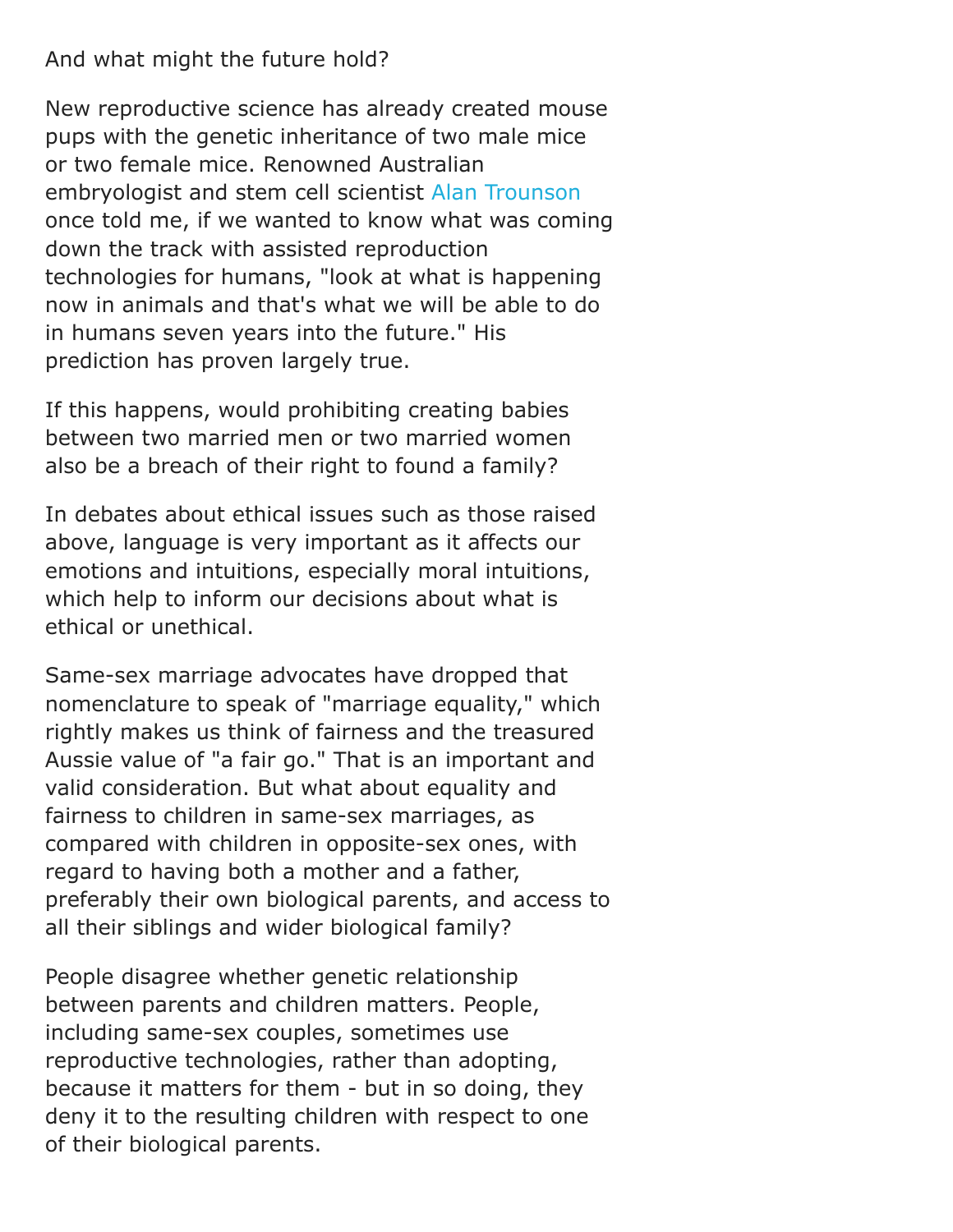The ethical doctrine of "anticipated consent" provides that in making a decision that has serious impact on persons unable to give their own consent, we must be able to reasonably anticipate that if they were present they would consent. Would children consent to being deprived of a mother or a father?

Many people deprived of their biological father by being born from anonymous sperm donation tell us that they would not have consented. They describe themselves as "genetic orphans"; they say "half of me is missing"; and they ask "how could society have allowed this to happen to me?" Likewise, would they consent to being born of a surrogate mother or created from two men or two women?

Deciding whether to legalize same-sex marriage involves dealing with a clash between adults' claims and children's needs and rights. In such cases, a truly humane ethics requires choosing in favour of the weakest, most in need, most vulnerable persons. Clearly children belong to this category and they need marriage to remain the union of one man and one woman. It's argued that children in same-sex households also need married parents, but that is not possible if the rights of children, in general, with respect to their parents and family structure are to be upheld.

People who respect LGBTIQ people and their relationships and strongly oppose discrimination against them can also oppose same-sex marriage for reasons, such as I've outlined, that are not homophobic or bigoted.

People who support same-sex marriage - which seems to be most of the Australian media - need to recognize that there are valid arguments on both sides of the issue. If they do, the debate on whether to legalize same-sex marriage in Australia, whatever